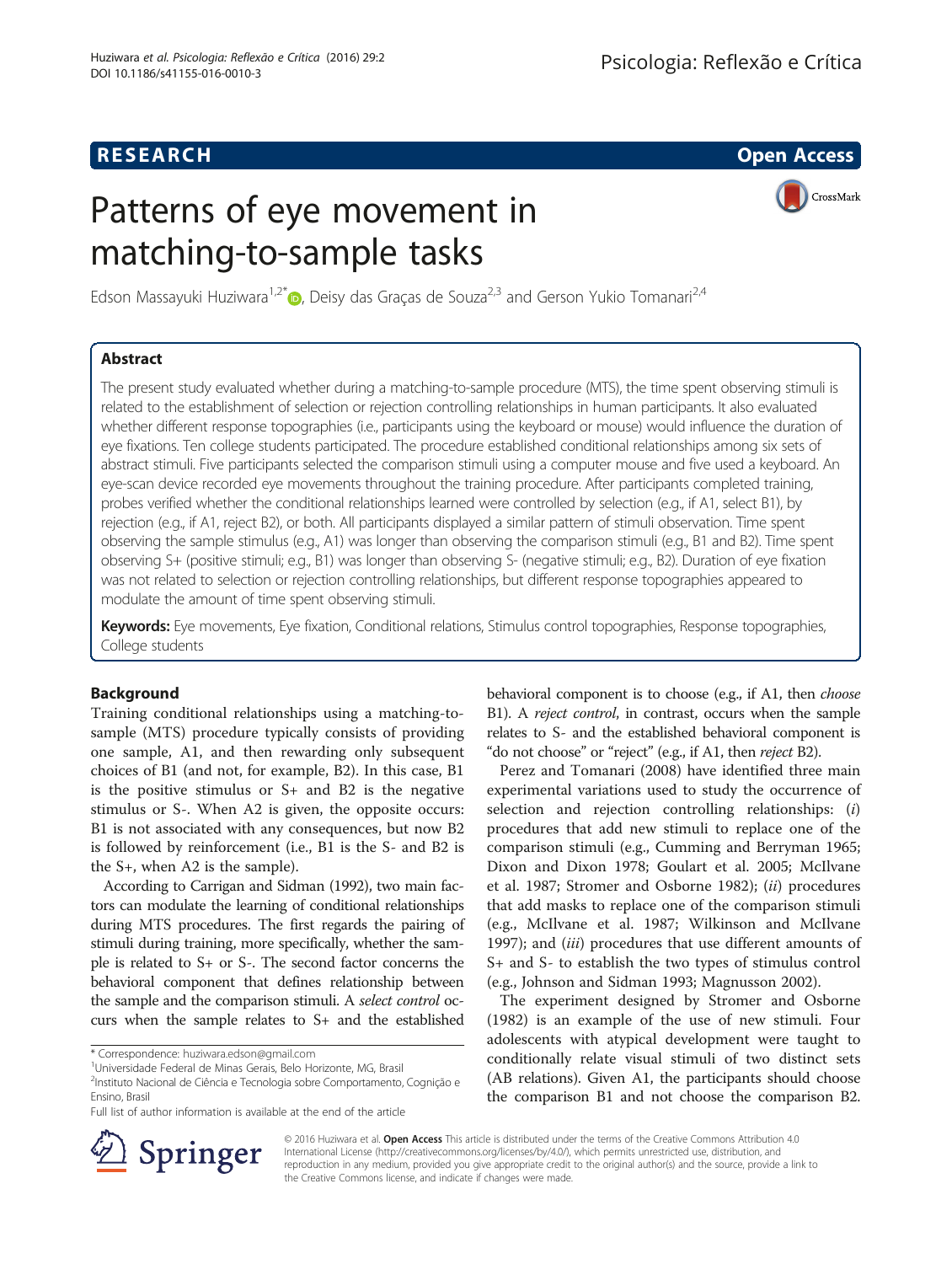Given A2, they should choose the comparison B2 and not the comparison B1. After achieving a learning criterion, participants were exposed to symmetrical trials (BA relations) with the introduction of new stimuli to evaluate the establishment of control by selection and rejection. For example, given B1, the comparisons could be A1 and a new stimulus. Participants choosing A1 would demonstrate that they had established the relationship between the sample and S+ (i.e., select control). On the other hand, given the same sample B1, another comparison could be A2 and a new stimulus. In this second case, participants choosing the new stimulus would demonstrate that they had established the relationship between B1 and S- (i.e., reject control). In the study by Stromer and Osborne, participants exhibited a high percentages of correct responses in both types of trials, demonstrating that the initial procedure had established both selection and rejection controlling relationships.

The study carried out by McIlvane et al. ([1987](#page-9-0)) is an example of the use of masks. Eight adults with typical development were trained on conditional relationships between nonsense words that were composed of three letters. Given the samples "CUG," "VEK," and "DAX," the correct responses were "ZID," "PAF," and "BEH," respectively. Each trial presented a word as the sample (e.g., "CUG") in the center of a computer screen and another two words as comparison stimuli on the bottom of the screen (e.g., "ZID" and "PAF"). After participants learned the conditional relationships between the words, probe trials with masks were used to test selection and rejection relationships. Each probe trial presented a word as the sample (e.g., "CUG") and, as comparison stimuli, a word and a mask or "empty" stimulus (e.g., "ZID" and "===" or "===" and "PAF"). In trials in which the S- was replaced by a mask, participants chose the words more frequently than the masks, thus demonstrating the establishment of the relationship between the sample and S+ (i.e., select control). In trials in which the S+ was replaced by a mask, participants more frequently chose the mask instead of the words, thus demonstrating a learned relationship between the sample and S- (i.e., reject control).

Finally, the study by Johnson and Sidman ([1993](#page-9-0)) is an example of the third experimental variation: each sample was related to a single S- stimulus and four S+ stimuli. Thus, given A1, some trials had B1 and B2 as comparison stimuli, other trials had X1 and B2, and so on. Four conditional relationships were therefore led to selection control (i.e., if A1, then choose B1, X1,  $X2$ , or X3), and only one conditional relationship led to rejection control (i.e., if A1, do not choose B2). Overall, this procedure more strongly fostered the reject control, since learning to reject B2 was sufficient for obtaining correct responses on all trial types.

Observing the stimuli selected and, more specifically, the duration of eye fixation on each alternative, can be used to assess the establishment of control by selection or rejection (Kato et al. [2008;](#page-9-0) Wilkinson and McIlvane [1997](#page-9-0)). Kato et al. ([2008](#page-9-0)) suggested that participants who spend more time observing S+ stimuli have an increased likelihood of establishing selection control, whereas participants who spend more time observing S- stimuli have an increased likelihood of establishing rejection control. Importantly, all of the procedures used to study selection and rejection relationships seem to require some specific patterns of visual contact with the stimuli in each trial and this fact could be related to the controlling relations established. In the procedure by Johnson and Sidman ([1993\)](#page-9-0), for example, considering the trials in which A1 was presented, B2 (S-) was presented four times more often than the each  $S+$  (B1, X1, X2 and X3). McIlvane et al. [\(1987](#page-9-0)) and Stromer and Osborne [\(1982](#page-9-0)) did not manipulate the frequency of each stimuli, but they did manipulate the possibility of visual contact by replacing one of the comparison stimuli with masks or new stimuli.

The link between learning conditional relationships and eye movements was directly assessed in an experiment by Dube et al. ([2006\)](#page-9-0). Each trial began with the presentation of a sample composed of four elements in a  $2 \times 2$  matrix. When the participant touched any point in the sample, it disappeared. After 1 s, three comparison stimuli were presented each in one of the four corners of the monitor screen. One comparison stimulus was identical to one of the elements of the sample previously presented, and touching it was defined as the correct response. Eye movements were recorded during the procedure and participants who spent more time observing the samples achieved a higher percentage of correct responses in this task, whereas participants who spent less time observing the samples achieved a lower percentage of correct responses. The participants who demonstrated lower percentages of correct responses were given additional training sessions using the same procedure. Their rate of performance improvement was associated with the extent to which they increased time spent observing the components of the sample stimulus. Dube et al. ([2010\)](#page-9-0) replicated this study and showed that for participants who performed poorly, increasing the duration of observation of sample stimuli increased accuracy. Similar results have been described in other experiments that have related one's time spent observing stimuli and pattern of choosing the stimuli in simple discrimination tasks (Pessôa et al. [2009](#page-9-0); Schroeder [1970](#page-9-0)).

Magnusson [\(2002](#page-9-0)) described another experiment that related selection and rejection controls and eye movements. The aim of the study was to compare eye movements during the training of selection and rejection control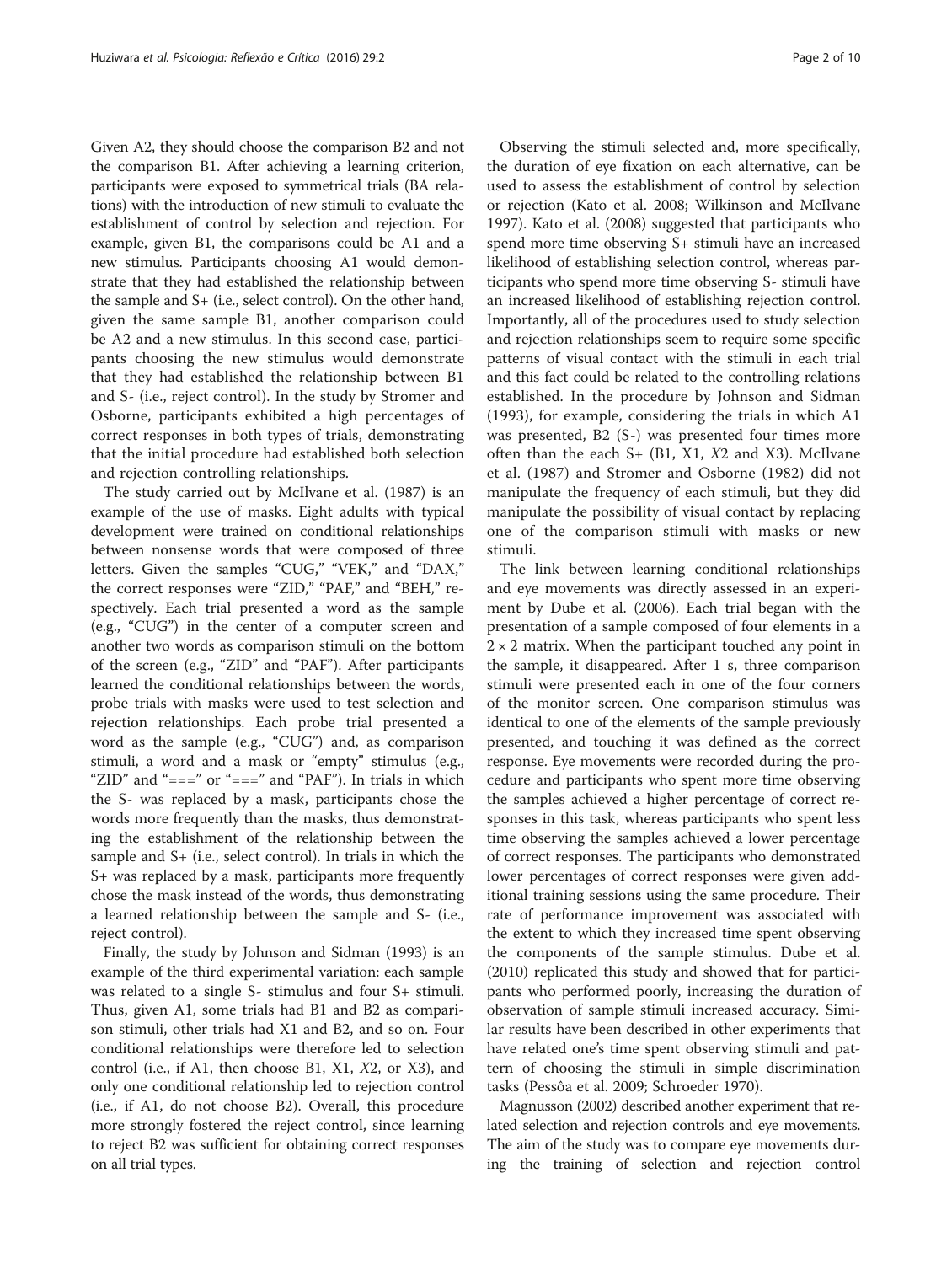conditional relationships based on the procedure used by Johnson and Sidman [\(1993](#page-9-0)). Eye movements were defined by the frequency with which participants observed one of the comparison stimuli. Duration of observation was not considered. Participants observed S- more frequently than S+ when establishing a rejection control relationship, but observed S+ more frequently than S- when establishing a selection control relationship. Thus, this experiment demonstrated that particular relationship to be learned can modulate the frequency of stimuli observations. The relationship between the duration of eye fixation and the establishment of controls, however, has not yet been systematically investigated.

One important issue about eye movements is that the duration of stimulus observation in MTS tasks can be modulated by different response topographies, as suggested by Kato et al. ([2008](#page-9-0)). According to these authors, the use of a computer mouse to select a comparison stimulus can provide the participant with an occasion to spend more time observing the stimuli, because responding requires looking at the S+ and positioning the cursor on it. The use of a keyboard does not require this added looking time. If this is true, an increase in the time spent observing the S+ stimuli would contribute to establishing selection control relationships among those participants who use a mouse. Another issue to consider regarding the measurement of eye movements is that in general looking frequency and duration will be correlated. However, the method of responding may bias measurements. By using a keyboard, often participants look back and forth between the stimuli and the keyboard many times within the same trial. This results in a greater frequency of short-duration observations of stimuli. Such patterns do not occur when a mouse is used.

Considering that (i) visual contact and time spent observing stimuli in each trial are important aspects involved in the establishment of conditional relationships, and that (*ii*) the topographies of responses can bias eye movements, the aim of the present study was to investigate the eye movements of participants learning conditional relationships via MTS and to compare those indicating responses with a mouse to those using a keyboard. We evaluated whether eye movements, analyzed in terms of gaze fixation duration, are related to establishing selection and rejection control relationships and whether the use of different response topographies influences the time spent observing the stimuli presented in each trial.

#### Method

## Participants

Ten college students with no previous experience on Experimental Analysis of Behavior research and without noticeable visual deficits participated in the study. Table 1 presents general information about the participants,

Table 1 General Characteristics Of The Participants: Age, Gender, Undergraduate Course, And Experimental Condition To Which They Were Assigned

|                 | Participant Age (years) | Gender | Undergraduate<br>course | Experimental<br>condition |
|-----------------|-------------------------|--------|-------------------------|---------------------------|
| P1              | 26                      | Male   | Oceanography            | Keyboard                  |
| P <sub>2</sub>  | 20                      | Male   | Engineering             | Keyboard                  |
| P3              | 22                      | Female | Biology                 | Keyboard                  |
| <b>P4</b>       | 23                      | Female | <b>Letters</b>          | Keyboard                  |
| <b>P5</b>       | 41                      | Male   | Geography               | Keyboard                  |
| P6              | 23                      | Female | Geophysics              | Mouse                     |
| P7              | 19                      | Female | <b>Letters</b>          | Mouse                     |
| P8              | 19                      | Female | Pedagogy                | Mouse                     |
| P9              | 20                      | Female | <b>Letters</b>          | Mouse                     |
| P <sub>10</sub> | 19                      | Male   | Astronomy               | Mouse                     |

including age, gender, undergraduate course, and experimental condition.

#### Setting and apparatus

The research was conducted in a  $2 \times 3.5$  m room with furniture, adequate illumination, and noise control. Training procedures and data recording were controlled by MTS software (Dube [1991](#page-9-0)), installed on an Apple Macintosh 6160 computer with a 15-inch screen. Stimuli were black abstract figures drawn on  $5 \times 5$  cm white squares. Twelve stimuli were used in this experiment. These stimuli were equally divided into six sets which were identified by the letters A through F. Together with the letters, numbers were used to differentiate stimuli within the same set. Thus, set A was composed of A1 and A2, set B of B1 and B2, and so on.

An ISCAN® corneal reflection tracking system with 0.3° precision in a visual field of  $20^{\circ} \times 20^{\circ}$  was used to record the eye movements. A video of the participants' visual field was captured and recorded on a second computer using Pinnacle Studio Plus 9® software. In this video, a cross-shaped cursor showed the participant's focus of vision. Video Frame Coder® software was used to transform the video into a continuous sequence of frames at regular 30-ms intervals (see Fig. [1](#page-3-0) for an example).

According to the location of the cross-shaped cursor, in each we identified the stimulus being observed and the duration of eye fixation on each stimulus. A second independent observer, who had no knowledge about the issues involved in the present experiment, coded the frames of 20 % of all sessions. The percentage of agreement between observers was obtained by dividing the number of agreements by the sum of agreements and disagreements and multiplying by 100. The average of percentage of agreement between observers was greater than 95 %.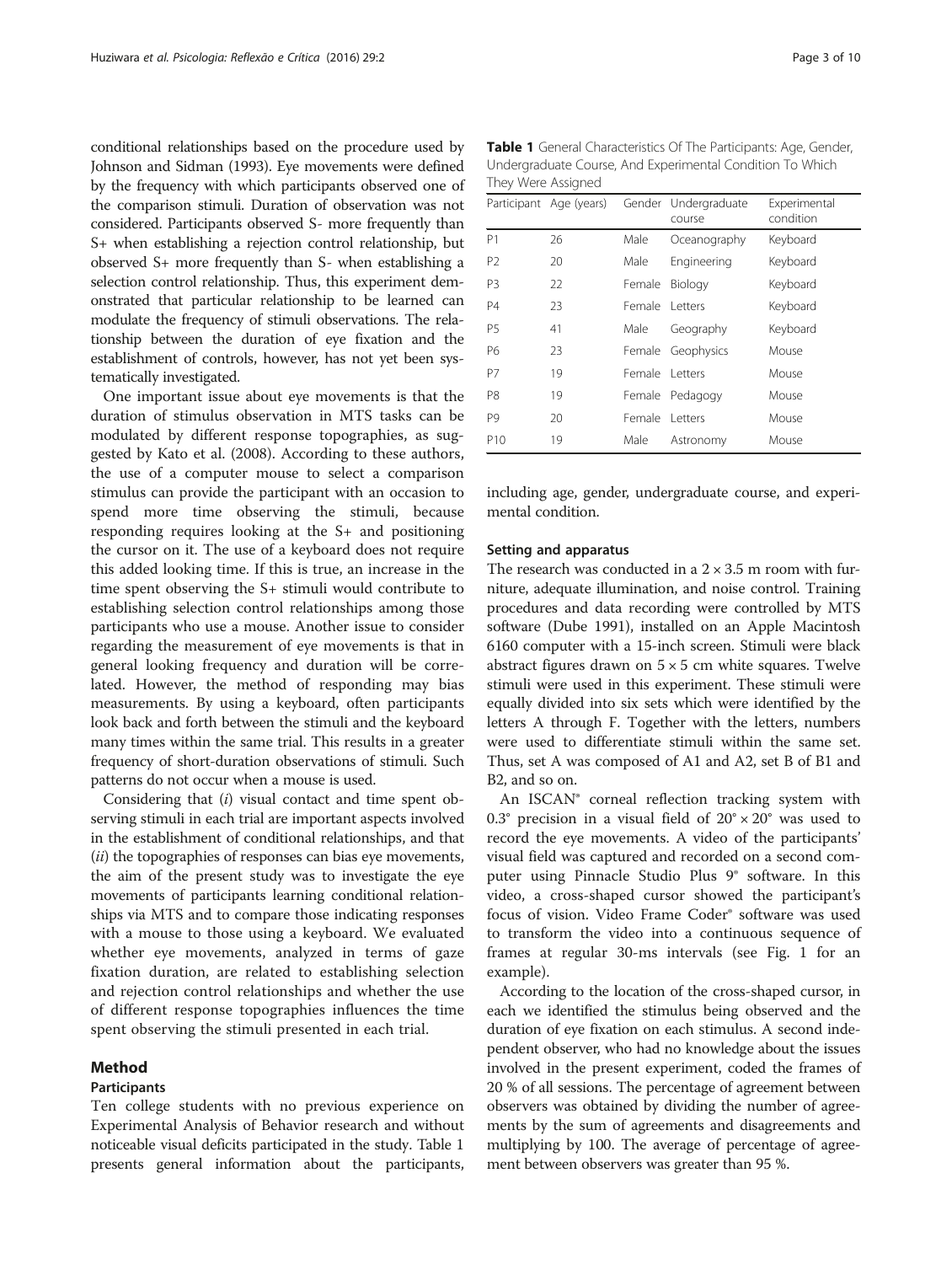<span id="page-3-0"></span>

Cursor Represents the Location Where the Participant Directing His/Her Focus at the Time of Image Capture

### Procedure

#### Teaching conditional relationships

Trials were initiated with the presentation of a sample stimulus in the center of the screen. Responding to this sample added to the screen the presentation of two comparison stimuli in two of the four lateral windows. Correct responses were followed by the presentation of the word "CORRECT" above the central position of the screen followed by a 2-s inter-trial interval (ITI). Incorrect responses were followed by a black screen for 3 s then the ITI. During the ITI, a

blank white screen was presented and responses did not have any programmed consequences.

The conditional relationships for EF, DE, CD, BC, and AB were trained in five distinct steps in that order. The transition from one step to the next depended on the achievement of a learning criterion. During Step 1 (EF relationships), for example, one stimulus of Set E (i.e., E1 or E2) was presented as the sample and both stimuli of Set F were simultaneously displayed as comparisons (i.e., F1 and F2). In Step 2 (DE), one stimulus of Set D (i.e., D1 or D2) was presented as the sample and both stimuli of Set E were simultaneously presented as comparisons (i.e., E1 and E2), and so on. Each step was divided into three blocks (with the exception of Step 1, which had only two blocks). The first block consisted of eight trials in which a written hint was presented on the screen. Above the sample was the phrase, "when this is here," and above the correct comparison was the phrase, "press here." The learning criterion was 100 % correct responses in a block and teaching trials repeated until this criterion was reached. The second block consisted of 16 trials with the same conditional relationships without the written hint. The learning criterion remained at 100 %. The third block consisted of a cumulative baseline of all previous conditional relationships with the number of trials increasing from one step to the next. The learning criterion was 95 % correct responses, and the entire block of trials was repeated until this criterion was met. Table 2 shows the order of exposure to the steps, the type and number of trials, and the learning criteria.

| Step           | <b>Block</b> | Relation trained | Number and type of trial                                              | Total | Criterion of correct responses |
|----------------|--------------|------------------|-----------------------------------------------------------------------|-------|--------------------------------|
|                |              | EF with hint     | 4 EF1; 4 EF2                                                          | 8     | 100 %                          |
|                | 2            | EF without hint  | 8 EF1; 8 EF2                                                          | 16    | 100 %                          |
| $\overline{2}$ |              | DE with hint     | 4 DE1; 4 DE2                                                          | 8     | 100 %                          |
|                | 2            | DE without hint  | 8 DE1; 8 DE2                                                          | 16    | 100 %                          |
|                | 3            | EF/DE            | 4 EF1; 4 EF2; 4 DE1; 4 DE2                                            | 16    | 95 %                           |
| 3              |              | CD with hint     | 4 CD1; 4 CD2                                                          | 8     | 100 %                          |
|                | 2            | CD without hint  | 8 CD1; 8 CD2                                                          | 16    | 100 %                          |
|                | 3            | EF/DE/CD         | 4 EF1; 4 EF2; 4 DE1;4 DE2;<br>4 CD1; 4 CD2                            | 24    | 95 %                           |
| $\overline{4}$ |              | BC with hint     | 4 BC1; 4 BC2                                                          | 8     | 100 %                          |
|                | 2            | BC without hint  | 8 BC1; 8 BC2                                                          | 16    | 100 %                          |
|                | 3            | EF/DE/CD/BC      | 3 EF1; 3 EF2; 3 DE1; 3 DE2; 3<br>CD1; 3 CD2; 3 BC1; 3 BC2             | 24    | 95 %                           |
| 5              |              | AB with hint     | 4 AB1; 4 AB2                                                          | 8     | 100 %                          |
|                | 2            | AB without hint  | 8 AB1; 8 AB2                                                          | 16    | 100 %                          |
|                | 3            | EF/DE/CD/BC/AB   | 4 EF1; 4 EF2; 4 DE1;4 DE2; 4 CD1;<br>4 CD2;4 BC1; 4 BC2; 4 AB1; 4 AB2 | 40    | 95 %                           |

Table 2 Sequence of training steps, functions of each step, relations trained, number of trials in each block, and criterion for termination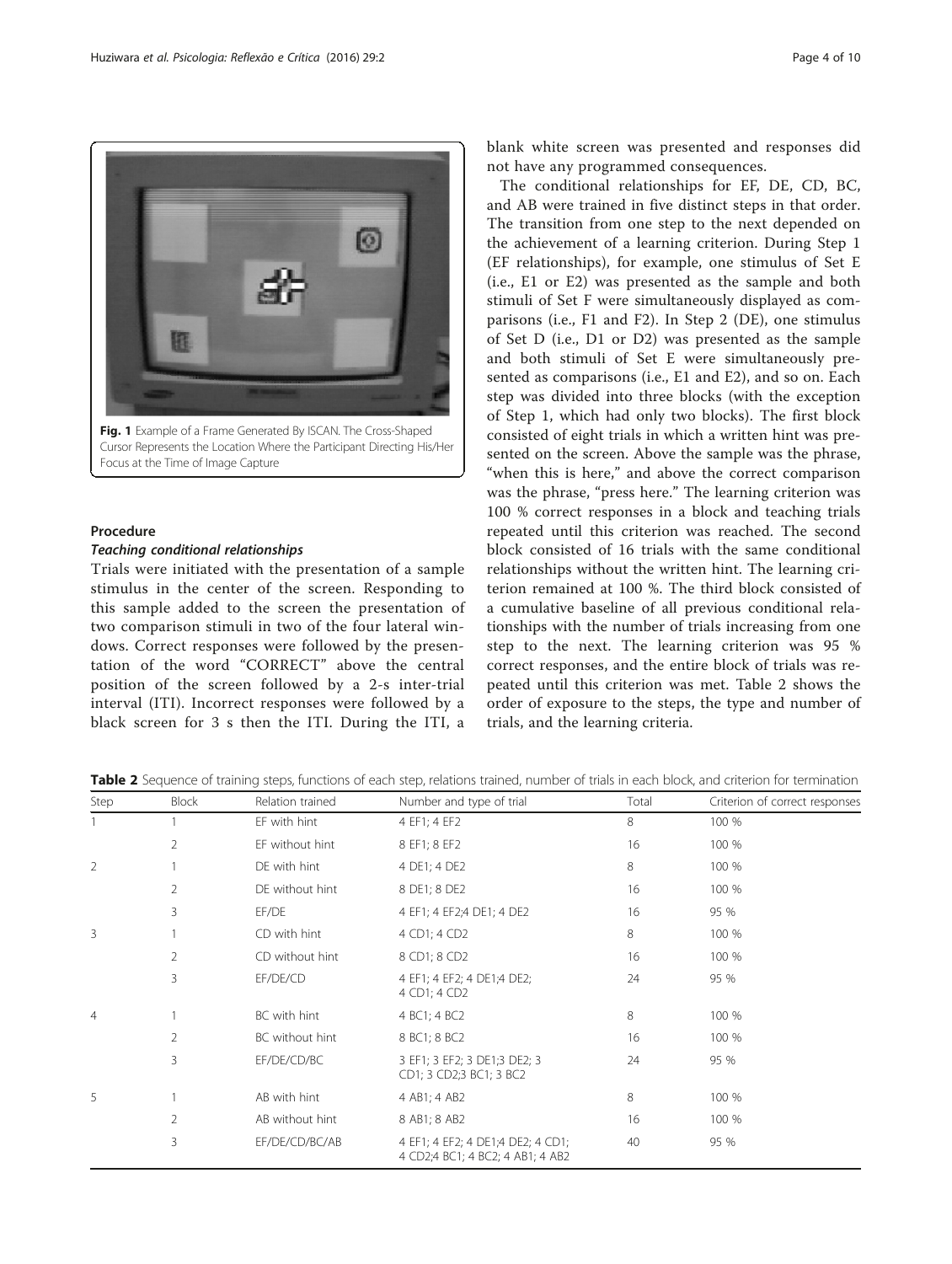#### Probes of selection and rejection controlling relationships

After participants reached the learning criterion at the end of the fifth step, in which all trial types were mixed, trials probing the establishment of conditional relationships began. At the beginning of these sessions, a message on the computer screen informed the participants that the different consequences for correct and incorrect responses would no longer be presented. This session consisted of 80 trials, 40 baseline and 40 probe trials. Identical to the experiment by Stromer and Osborne ([1982](#page-9-0)), the new stimuli were added in trials that were symmetrical to those that were presented during training. Thus, trials evaluating selection control relationships had, for example, F1 as the sample followed by a choice between  $E1$  (S+) and a new stimulus (NS). In these trials, the choice of E1 would indicate that the participant had learned the relationship between the sample (F1) and S+ (E1). Similarly, trials evaluating rejection control relationships had, for example, F1 as the sample followed by a choice between E2 (S-) and NS. In these trials, choosing NS demonstrated the establishment of the rejection control relationship between the sample (F1) and S- (E2). The new stimuli replaced S+ in half of the testing trials and replaced the S- in the other half.

#### Response topography

Participants were equally divided into two experimental conditions, concerning the response topography used in the baseline and probing process. Participants in the Keyboard condition received the following written instructions (in Portuguese): "You will make your choice responses by pressing numerical keys that correspond the positions of the windows in which stimuli will be displayed on the computer screen. Key 5 corresponds to the central window. Key 7 corresponds to the upper left window. Key 9 corresponds to the upper right window. Key 1 corresponds to the bottom left window and Key 3 corresponds to the bottom right window." Participants in the Mouse condition received the following written instructions (in Portuguese): "You will make your choice responses by moving and pressing the mouse cursor. You will need to move the cursor to the window that contains the stimulus, to put the cursor on it, and press the right mouse button." After participants read these instructions, the experimenter asked whether they had any questions and, when necessary, the experimenter demonstrated the response techniques in each case.

#### Recording eye movements

During all teaching and probing procedures, participants' eye movements were recorded. The response was defined as directing focus on the window that corresponded a presented stimulus (see Fig. [1](#page-3-0)). The average distance between the participants' eyes and the screen was 65 cm. The stimulus sizes were  $2^{\circ} \times 2^{\circ}$ , and the presentation window was  $3.5^{\circ} \times 3.5^{\circ}$ .

#### Results

Table 3 presents the number of blocks that each participant required to achieve the learning criterion across the steps of the teaching procedure sorted by response condition (keyboard or mouse). If the participant did not make any errors, then the procedure was finished after 14 blocks. Analyses of the Keyboard condition indicated that most of the errors occurred during EF training (i.e., the first conditional relationship that was trained). In this training, participants P1 through P5 achieved the learning criterion in three blocks, P2 in two blocks, P3 and P4 in six blocks, and P5 in 14 blocks. During DE training, P1, P4, and P5 achieved the criterion after four blocks, and P2 and P3 after three blocks. Two blocks were required by P1 and P2 for achieving the criterion during CD training, four blocks for P3 and P5, and seven blocks for P4. For achieving the criterion in training BC, four blocks were required by P1, P2, and P5, and three blocks for P3 and P4. Finally, during training AB, all participants achieved the criterion after three blocks, except P4 who achieved it after four blocks. On average, participants in this condition required 20.8 blocks to complete the entire training process.

Similar to the participants in the Keyboard condition, the number of errors was higher in EF training when compared with DE, CD, BC, and AB trainings for participants in the Mouse condition (P6 through P10). In EF training, P6 achieved the criterion in four blocks, P7 in

Table 3 Number of blocks required to achieve the criteria during the training procedure

| Keyboard condition   |                |                |                |                |                |       |  |
|----------------------|----------------|----------------|----------------|----------------|----------------|-------|--|
| Participant Training | EF             | Training<br>DE | Training<br>CD | Training<br>BC | Training<br>AB | Total |  |
| P1                   | 3              | 4              | 3              | 4              | 3              | 17    |  |
| P <sub>2</sub>       | $\overline{2}$ | 3              | 3              | 4              | 3              | 15    |  |
| P <sub>3</sub>       | 6              | 3              | $\overline{4}$ | 3              | 3              | 19    |  |
| P4                   | 6              | $\overline{4}$ | 7              | 3              | 4              | 24    |  |
| P <sub>5</sub>       | 14             | $\overline{4}$ | $\overline{4}$ | $\overline{4}$ | 3              | 29    |  |
| Mean                 | 6.2            | 3.6            | 4.2            | 3.6            | 3.2            | 20.8  |  |
| Mouse condition      |                |                |                |                |                |       |  |
| Participant Training | EF             | Training<br>DE | Training<br>CD | Training<br>BC | Training<br>AB | Total |  |
| P6                   | $\overline{4}$ | 3              | 3              | 3              | 3              | 16    |  |
| P7                   | 24             | 4              | 4              | 4              | 3              | 39    |  |
| P8                   | 15             | 5              | 3              | 3              | 4              | 30    |  |
| P9                   | 28             | 3              | $\overline{4}$ | 4              | 4              | 43    |  |
| P10                  | 8              | 3              | 3              | 3              | 3              | 20    |  |
| Mean                 | 15.8           | 3.6            | 3.4            | 3.4            | 3.4            | 29.6  |  |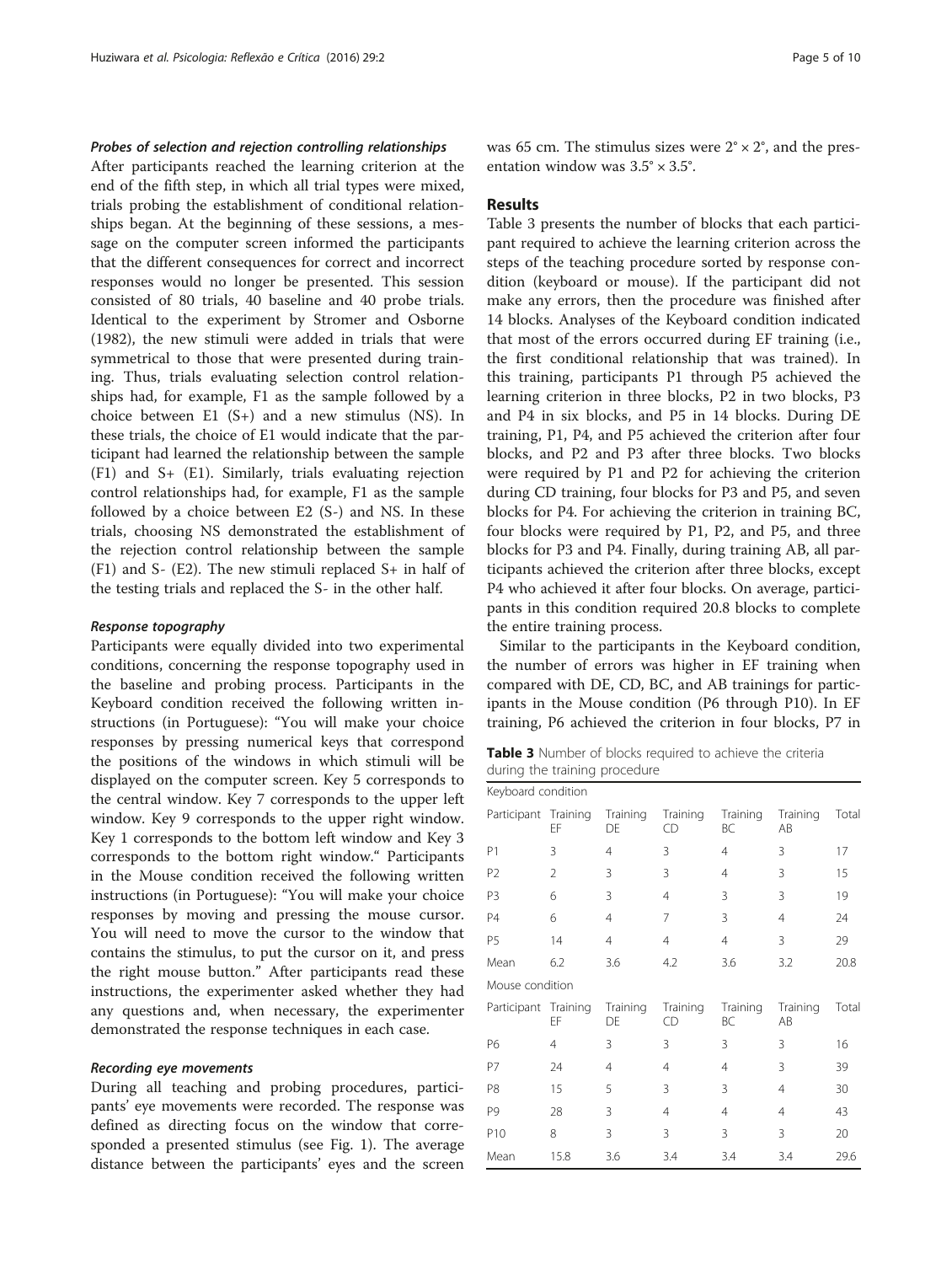24 blocks, P8 in 15 blocks, P9 in 28 blocks, and P10 in eight blocks. During DE training, P6, P9, and P10 achieved the criterion after three blocks, P7 after four blocks, and P8 after five blocks. Three blocks were used by P6, P8, and P10 for achieving the criterion during CD training, and four blocks were used by P7 and P9. For achieving the criterion in BC training three blocks were required for P6, P8, and P10, and four blocks for P7 and P9. Finally, during AB training, P6, P7, and P10 achieved the criterion after three blocks and P8 and P9 after four blocks. The mean number of blocks required by participants in the Mouse condition was 29.6.

A comparison of the results in the Keyboard and Mouse conditions revealed a difference in the mean number of sessions required for learning (20.8 blocks vs. 29.6 blocks, respectively). This difference was largely caused by the number of blocks required to reach the learning criterion in EF training: Participants using the mouse required an average of 15.8 blocks, whereas participants using the keyboard required approximately six blocks. For the other training steps (DE, CD, BC, and AB training), the mean number of blocks required was approximately four in both conditions.

Figure [2](#page-6-0) presents the results of the probe trials used to evaluate the establishment of selection and rejection relationships. The left and right panels of Fig. [2](#page-6-0) present the number of correct responses in the Keyboard and Mouse conditions, respectively. The black bars represent the number of correct responses in probe trials that evaluated controlling relations by rejection, and the gray bars represent the number of correct responses in probe trials that evaluated controlling by selection. All participants, regardless of condition, responded correctly in most of the trials. Participants P2, P3, P8, and P10 made correct responses for all 40 testing trials. Participant P1 made only one error in a trial that evaluated selection control of the ED relationship. Participant P6 also made only one error in a trial that evaluated rejection control of the FE relationship. Participant P7 made two errors in trials that evaluated rejection control of the FE and BA relationships. Participant P4 made four errors, and both P5 and P9 made three errors each. In summary, the participants in the Keyboard condition made a total of eight errors, six in the probe trials that evaluated controlling by selection and two in the trials that evaluated controlling by rejection. In the Mouse condition, six errors were observed, with only one error in the trials that evaluated controlling by selection and five errors in the trials that evaluated controlling by rejection.

In Fig. [3](#page-7-0), black triangles represent the time spent observing the sample stimulus, black squares present the time spent observing the S+, and white circles present the time spent observing the S- stimulus during the training procedure. Once again, the left and right panels

present the results in the Keyboard and Mouse conditions, respectively. Due to problems in the ISCAN system, data of DE training for P2 and BC training for P5 could not be analyzed.

All participants exhibited the same general pattern of eye fixation duration. They observed the sample stimuli for longer periods than they observed the comparison stimuli and they observed the S+ stimuli longer than S- stimuli. The majority of participants also exhibited a considerable decrease in duration of fixation in successive steps of the learning phase. In the Mouse condition, for the participants P6, P8, and P9, we observed a gradual decrease in the total time spent observing all stimuli. In contrast, participant P10 spent approximately 60s observing the sample stimulus during each of the five steps of training. We also observed a gradual decrease in the total time spent observing all stimuli for participants P2 and P3 in the Keyboard condition. Remaining participants in both conditions maintained considerably stable observation durations across all training sessions.

#### **Discussion**

The present study sought to investigate the patterns of observing sample and comparison stimuli (both S+ and S-) of participants learning a series of five pairs of conditional relationships under two conditions of responding (using either a mouse or keyboard). In particular, we assessed whether our training procedure would establish selection and/or rejection control relationships, and whether eye movements and response topographies would impact the learning of these relationships. The main measurement of participant eye movements was the duration of gaze fixation on the different stimuli.

According to Perez et al. ([2014](#page-9-0)), eye movement analysis can be better interpreted when coupled with additional tests to assess stimulus control. In their study, eye movements were recorded while participants engaged in a simple simultaneous discrimination task with compound stimuli (e.g., a green triangle, the S+, and a red circle, the S-). So, during the test, there were two S+ (e.g., the triangle form e the green color) and two S- (e.g., the circle form e the red color). Results showed that participants chose more often the S+ component that which their eyes had fixated on more during training (e.g., the triangle form). Nevertheless, during the text, the second most-observed stimuli component was not the alternative S+ (i.e., the green color) but the S- related (i.e., the circle form). In this case, it was not possible to argue that only select or only reject control was established and additional probes for assessing select and reject control were necessary. Our experiment was the first to evaluate eye movements and behavioral probes in the investigation of the selection and rejection relations.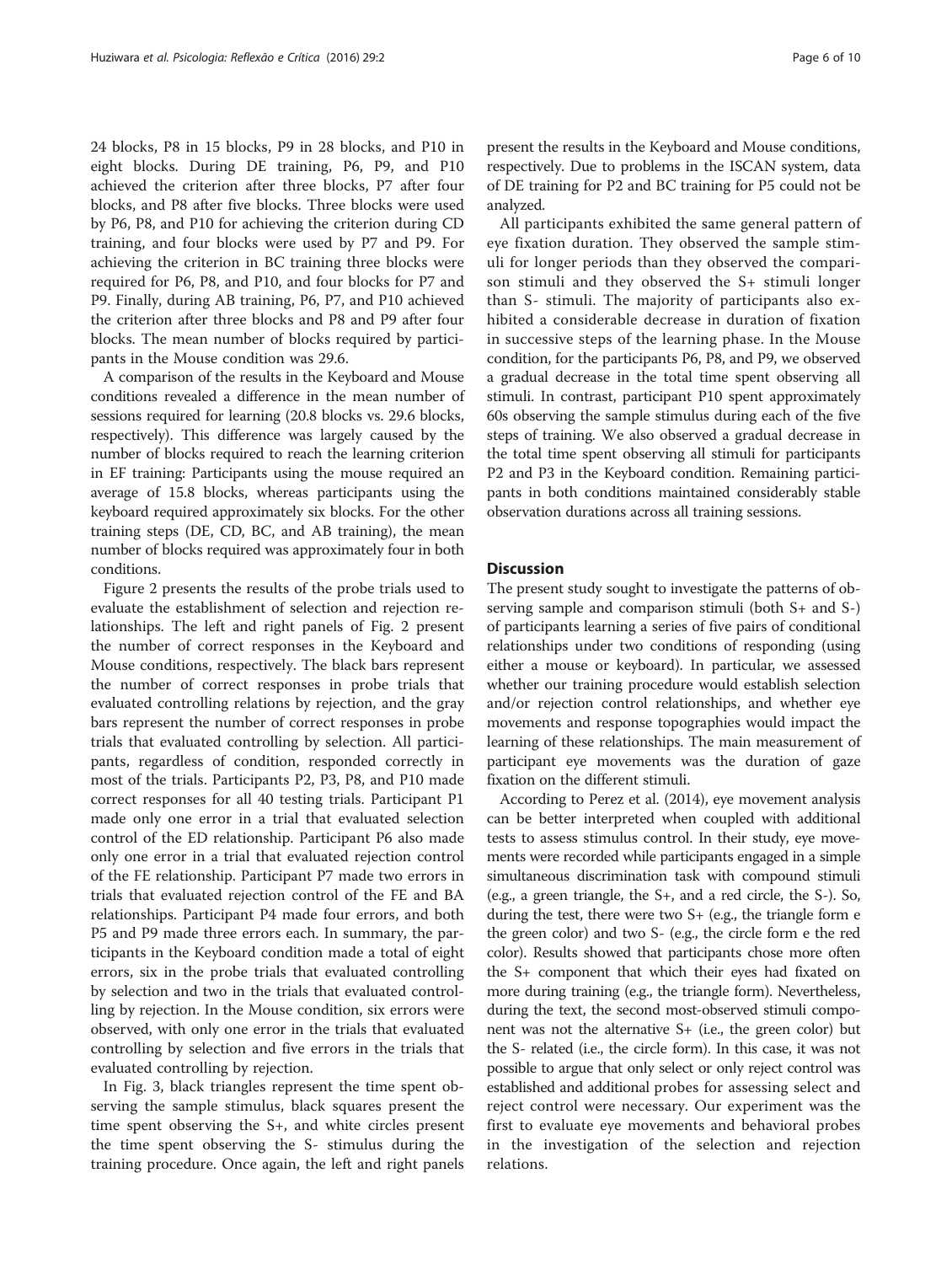<span id="page-6-0"></span>

All participants exhibited the same pattern of eye fixation duration. The sample stimulus was observed for a longer period in each trial, followed by the S+ and then S- . If the time spent observing the S+ or S- could be related to the establishment of selection control, as argued by Wilkinson and McIlvane ([1997](#page-9-0)) and Kato et al. ([2008\)](#page-9-0), all participants should therefore exhibit a greater proportion of correct responses in the probe trials evaluating selection control and a lower proportion of correct responses in the probe trials evaluating rejection control. Most participants, however, made correct responses in all trials (P2, P3, P8, and P10) or made only one error (P1 and P6). This indicates that the teaching procedure established both types of controlling relationships (selection and rejection). As pointed out by McIlvane et al. ([2000](#page-9-0)), learning both routes establishes robust stimulus control of conditional relationships. Only four participants out of ten made two errors or more. Participants from the Mouse condition (P7 and P9), for example, made more errors in trials that evaluated rejection control. Participants from the Keyboard condition (P4 and P5), in turn, made more errors in trials that evaluated selection control. The frequency of errors, however, was low in both conditions, despite the fact that participants observed the S+ for longer periods than they observed the S-. Therefore, under the conditions of the present study, we did not find any evidence of a relationship between the time spent observing stimuli in MTS tasks and the establishment of selection and rejection control.

The teaching procedure used to establish the baseline of conditional relationships involved a linear training structure ( $EF \rightarrow DE \rightarrow CD \rightarrow BC \rightarrow AB$ ). As suggested by some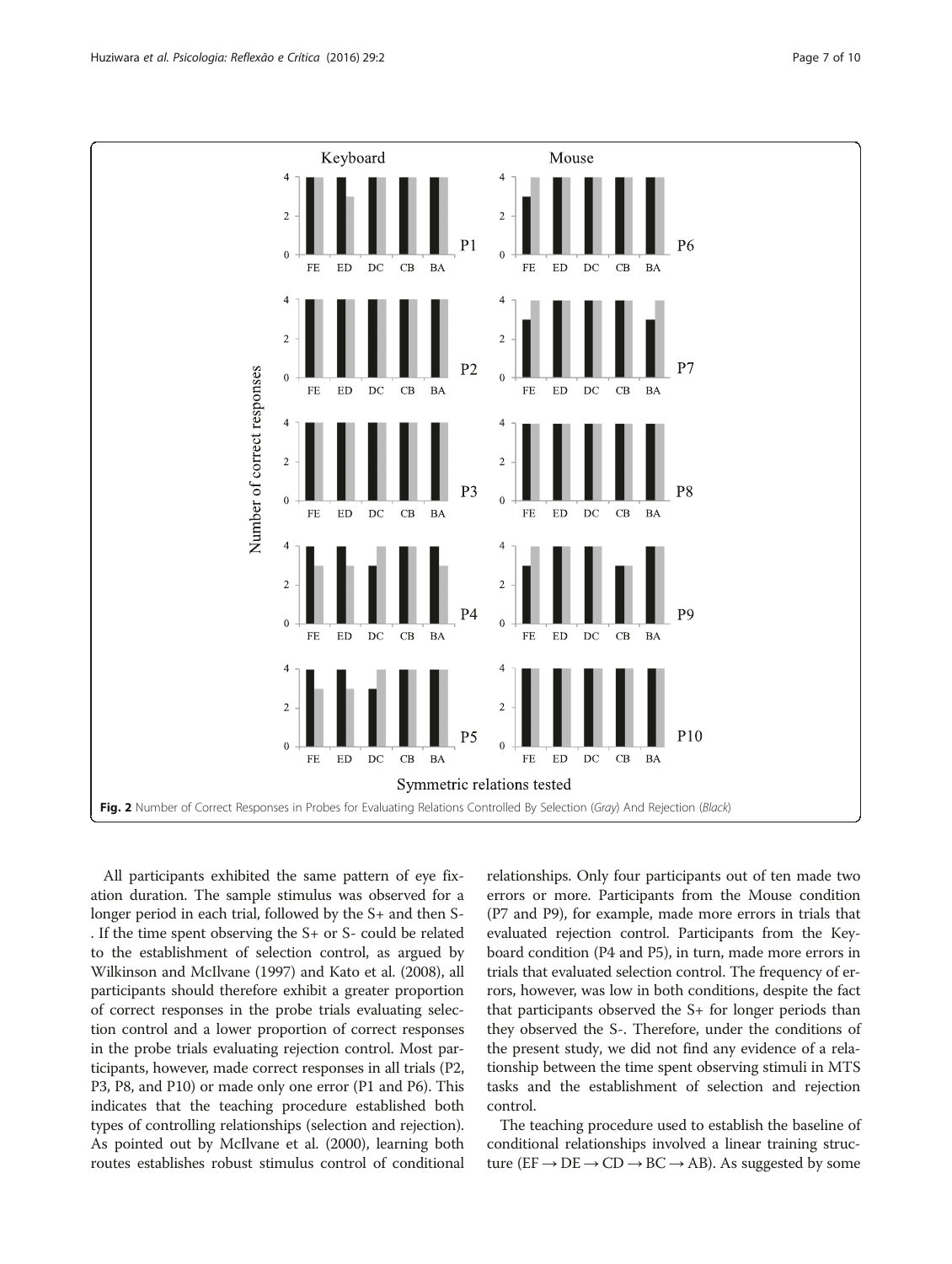<span id="page-7-0"></span>

authors (Fields et al. [1990](#page-9-0); Saunders and Green [1999](#page-9-0); Saunders et al. [1993\)](#page-9-0) this process may be less effective than other training arrangements for the generation of stimuli equivalence. Thus, considering the analysis of Johnson and Sidman ([1993\)](#page-9-0), this linear training structure could generate only one of the two types of stimulus controls (selection or rejection). If that happened, we could then identify if there were any relationship between eye fixation and the particular stimulus control. However, as already described, our procedure generated both selection and rejection stimulus control. This result was probably due to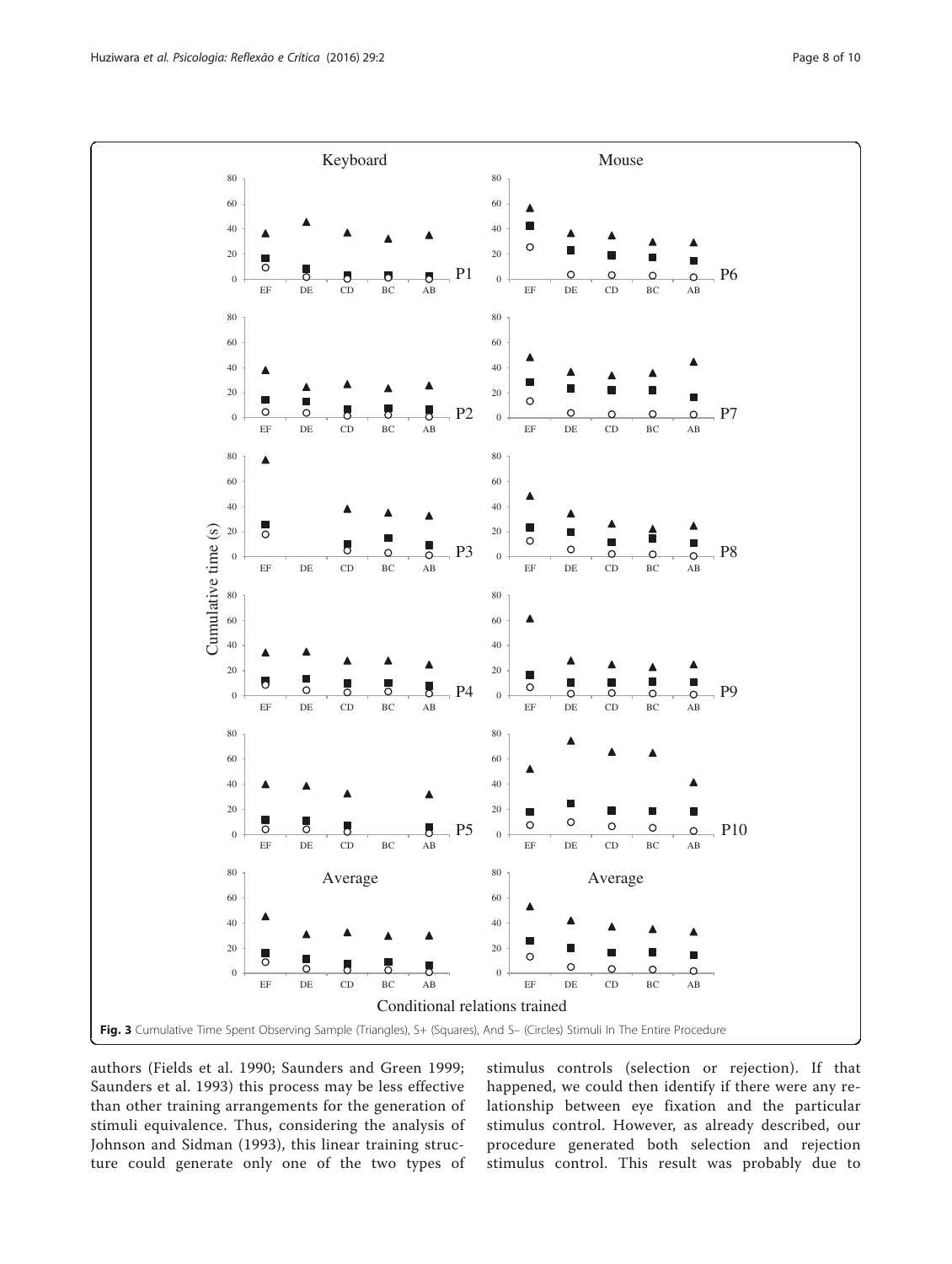some features of the teaching procedure, including the use of written instructions about the sample-S+ relationship in the first block of trials and the strict learning criterion.

However, the low variability we observed in performance does not exclude the possibility of a relationship between the duration of eye fixation and the establishment of controlling by selection or rejection. For example, in terms of duration of eye fixation, it would be important to know whether other participants exhibiting a different pattern than that of the participants in the present experiment would achieve a high percentage of correct responses in probes evaluating select and reject control relationships. In a similar way, it would be important to know whether participants who performed poorly on tests would exhibit a pattern of eye fixation different from that of the present experiment. These questions require future studies in which experimental manipulations generate differential patterns of select and reject controlling relationships (for example, as suggested by Johnson and Sidman [1993\)](#page-9-0) in order to assess whether such variability is related to patterns of eye fixation.

The second aspect investigated in the present study was related to the influence of different response topographies on the time spent observing the stimuli. First, it was observed that irrespective of the response topography, there was a practice effect whereby observation durations declined across the steps of the training process. This is similar to that described by Schroeder ([1970](#page-9-0)) and other experiments (e.g., Perez et al. [2014;](#page-9-0) Pessôa et al. [2009](#page-9-0)). Schroeder analyzed eye movement behavior in college students who received training in a simple discrimination task and showed a decrease in the time spent observing stimuli throughout the training steps. We observed a very similar pattern for duration of eye fixation, especially for P2 and P3 in the Keyboard condition and for P6, P8, and P9 in the Mouse condition.

According to Kato et al. ([2008](#page-9-0)), using a mouse to indicate choices compared to using a keyboard will:  $(i)$  increase the time spent observing the S+ because it demands that the participants observe the stimulus to position the cursor and  $(ii)$  consequently favors the establishment of selection control over rejection control relationships. With regard to the time of observation, our results indicated that the time spent observing the S + was indeed greater for participants in the Mouse condition compared with participants in the Keyboard condition (Fig. [3\)](#page-7-0). Participants in the Mouse condition also observed the sample stimuli and S- longer than participants in the Keyboard condition.

Differences in the time spent observing the sample stimuli and the S- may have influenced the performance of P10. If we consider, for example, the average time spent observing stimuli during DE training, including participant P10, the means are 42.2 s for the sample, 20.2 s for S+, and 5 s for the S- (see Fig. [3](#page-7-0), Average). However, if we exclude participant P10 from analyses, then the mean durations are 34.05 s for the sample stimuli, 19.1 s for the S+, and 3.8 s for the S-. Thus, the values would be considerably different for the sample and the S-, but very similar for the S+. The same analysis holds true for the other training steps. Therefore, the conclusion regarding the increase in the time spent observing the S+ by the participants in the Mouse condition appears to be true, even accounting

for the influence of participant P10.

We can also observe that the participants in the Mouse condition required more blocks to achieve the learning criterion for EF training, compared to participants in the Keyboard condition. The increase in the number of blocks consequently results in an increase in the overall time exposed to the stimuli, and this may explain the differences in the time spent observing the stimuli only for this training step. The difference in the number of blocks that were needed to achieve the criterion was not observed for any of the other training steps, whereas differences in the time spent observing the S+ persisted. For example, the average number of blocks required in DE training was 3.6 for both conditions. Despite this fact, the S+ stimuli were observed for 11.4 s by the participants in the Keyboard condition but 20.2 s by participants in the Mouse condition.

According to Kato et al. ([2008\)](#page-9-0), the increase in the time spent observing the S+ favors the establishment of selection control in participants who undergo training with a mouse. Among our five participants in the Mouse condition, indeed, only one made an error in the trials that evaluated selection control. However, among the five participants in the Keyboard condition, three participants made six errors selection control trials. Despite the low variability among the participants in the different conditions, these results may support the suggesting by Kato et al. [\(2008](#page-9-0)) that using a mouse favors the establishment of selection control.

#### Conclusions

Serna and Carlin ([2001\)](#page-9-0) argued that learning would be favored by procedures that correctly direct participants' attention to the relevant aspects of the task. Considering this hypothesis, strategies to direct eye movements during teaching trials could solve, at least in part, many aspects related to failure during the learning process (Doran and Holland, [1971;](#page-9-0) Dube et al. [2006;](#page-9-0) Dube et al. [2010](#page-9-0)). Evidence has been accumulating that highlights the role of eye movements in the establishment of behavioral repertoires, such as simple and conditional discriminations (Dinsmoor [1985](#page-9-0); Dube et al. [2006](#page-9-0), [2010](#page-9-0); Pessôa et al. [2009](#page-9-0); Schroeder [1970\)](#page-9-0). It will still be necessary, however, to develop procedures to analyze and understand this